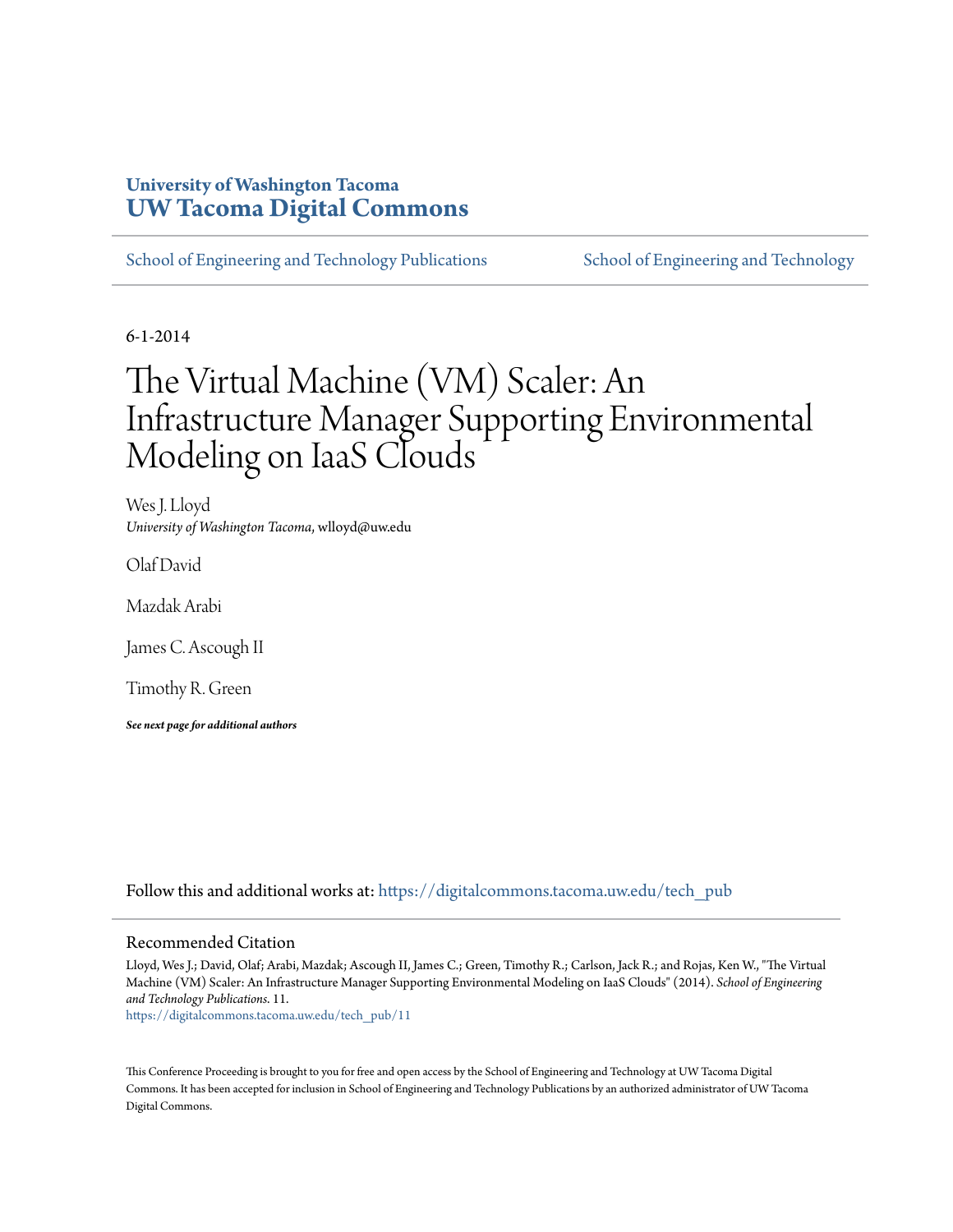#### **Authors**

Wes J. Lloyd, Olaf David, Mazdak Arabi, James C. Ascough II, Timothy R. Green, Jack R. Carlson, and Ken W. Rojas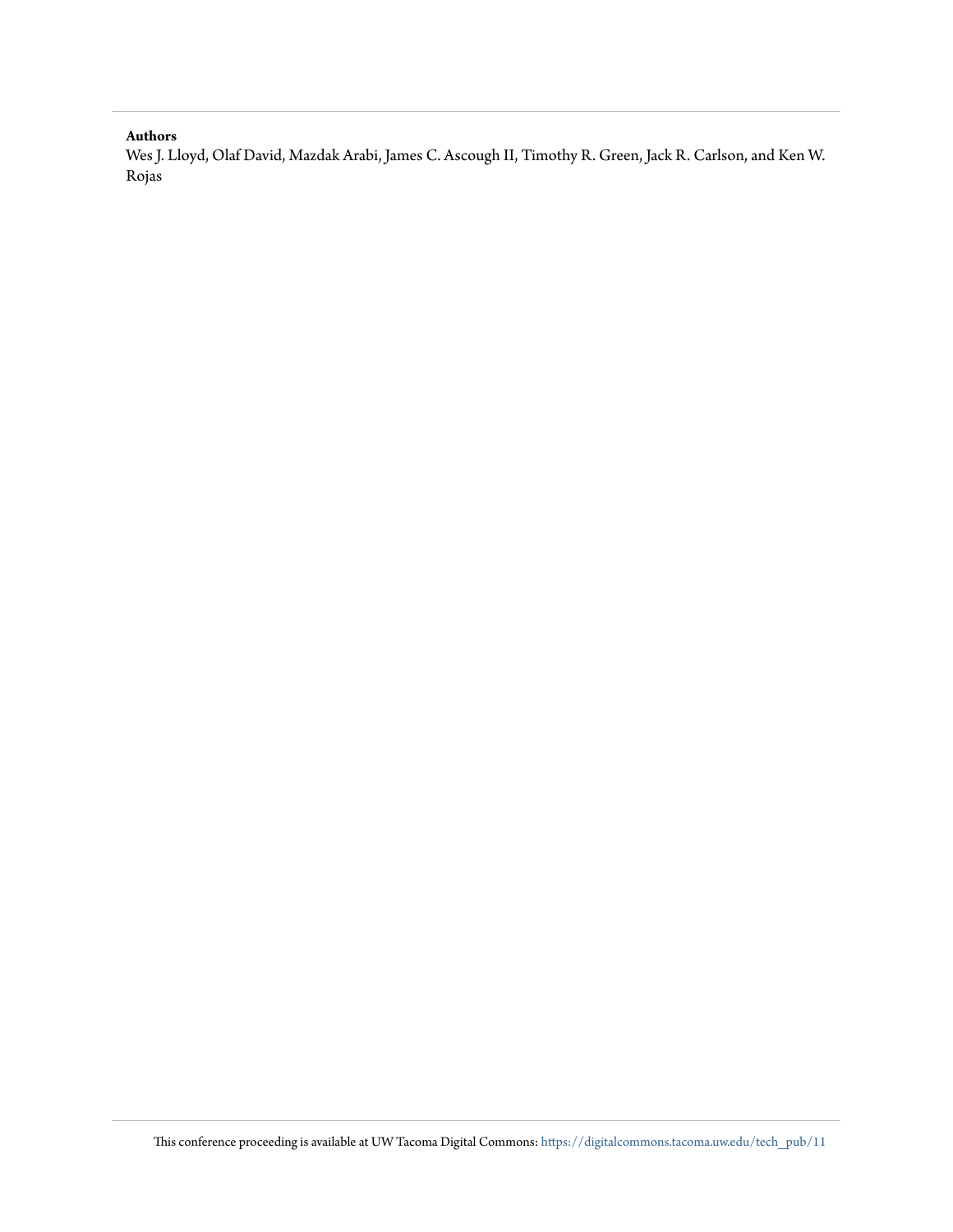## **The Virtual Machine (VM) Scaler: An Infrastructure Manager Supporting Environmental Modeling on IaaS Clouds**

**Wes J. Lloydab, Olaf Davidab, Mazdak Arabi<sup>b</sup> , James C. Ascough II<sup>c</sup> , Timothy R. Green<sup>c</sup> , Jack R. Carlson<sup>b</sup> , Ken W. Rojas<sup>d</sup>**

a Colorado State University, Dept. of Computer Science Fort Collins, Colorado 80523 USA wlloyd@acm.org **b Colorado State University, Dept. of Civil and Environmental Engineering** Fort Collins, Colorado 80523 USA <sup>c</sup>USDA-ARS-NPA, Agricultural Systems Research Unit 2150 Centre Ave., Bldg. D, Suite 200, Fort Collins, Colorado 80526 USA <sup>d</sup>USDA-NRCS Information Technology Center 2150 Centre Ave., Building A, Fort Collins, Colorado 80526 USA

**Abstract:** Infrastructure-as-a-service (IaaS) clouds provide a new medium for deployment of environmental modeling applications. Harnessing advancements in virtualization, IaaS clouds can provide dynamic scalable infrastructure to better support scientific modeling computational demands. Providing scientific modeling "as-a-service" requires dynamic scaling of server infrastructure to adapt to changing user workloads. This paper presents the Virtual Machine (VM) Scaler, an autonomic resource manager for IaaS Clouds. We have developed VM-Scaler, a REST/JSON-based web services application which supports infrastructure provisioning and management to support scientific modeling for the Cloud Services Innovation Platform (CSIP) [Lloyd et al. 2012]. VM-Scaler harnesses the Amazon Elastic Compute Cloud (EC2) application programming interface to support modelservice scalability, cloud management, and infrastructure configuration for supporting modeling workloads. VM-Scaler provides "cloud control" while abstracting the underlying IaaS cloud from the end user. VM-Scaler is extensible to support any EC2 compatible cloud and currently supports the Amazon public cloud and Eucalyptus private clouds versions 3.1 and 3.3. VM-Scaler provides a platform to improve scientific model deployment by supporting experimentation with: hot spot detection schemes, VM management and placement approaches, and model job scheduling/proxy services.

**Keywords:** Environmental Modeling; Scientific computing; Cloud computing; IaaS; Virtualization; Resource Management and Performance;

#### 1. **INTRODUCTION**

The advent of modern multi-core CPUs, allow today's compute servers to process many tasks in parallel. These multi-core processors can provide increased performance for environmental modeling when: (1) model source code is architected to perform parallel computations to execute using multiple cores, or (2) multiple distinct related or unrelated model runs can be computed in parallel. Service based computing involves hosting a computational engine to perform complex domain-specific calculations sometimes referred to as business logic or middleware. Services operate using web based TCP ports and are therefore referred to as *web services*. Deployment of environmental models as web services involves migration of the model computation from the user's client computers to run in a centralized modern datacenter to reap the benefits of faster hardware and server scalability. Users submit model service requests by describing the model parameterization including required inputs for the model run. Many service requests can be processed in parallel. Updating model code is made easier with a centralized deployment model. We refer to deployment of scientific models as web services as *modeling-as-a-service*.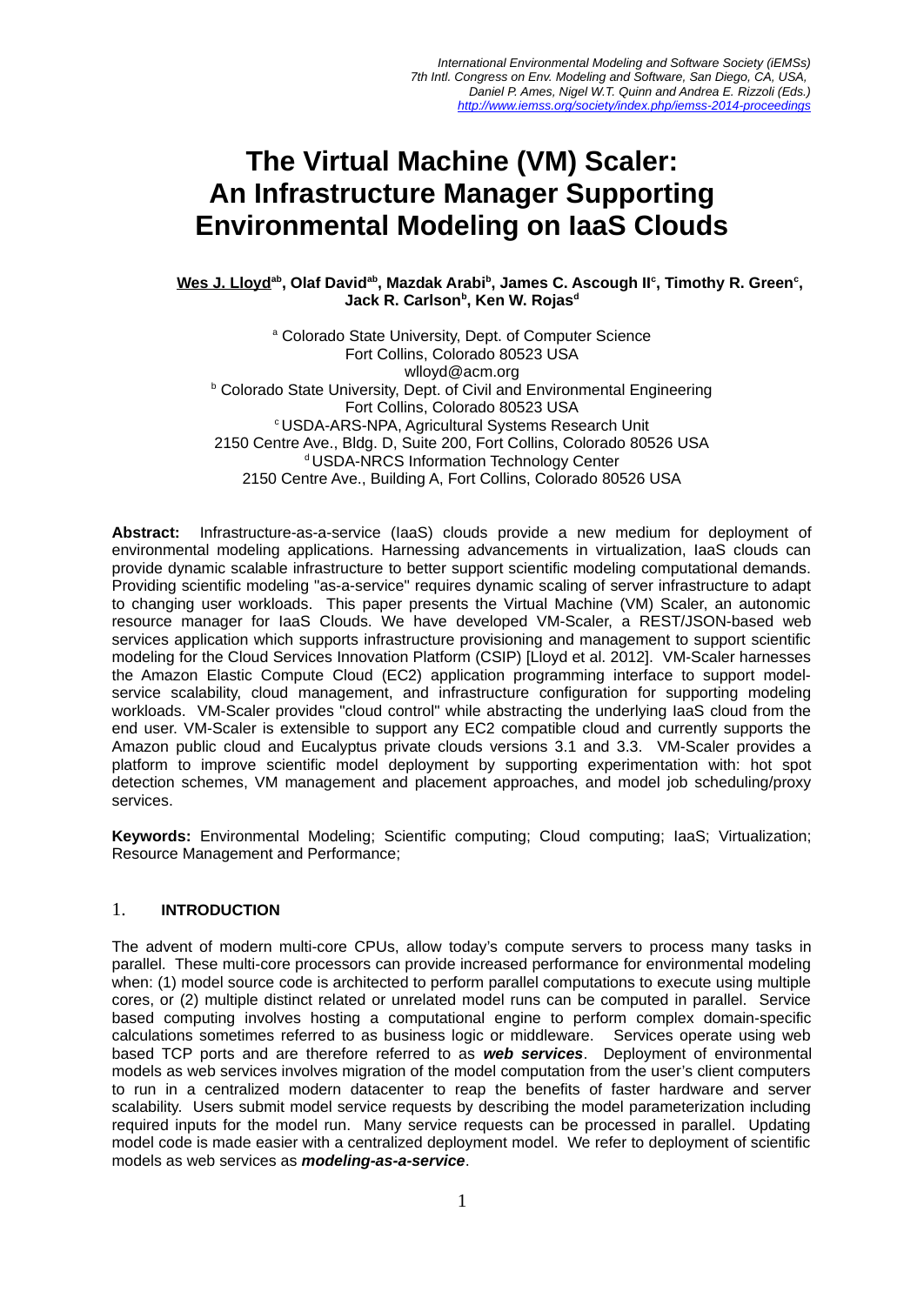

**Figure 1.** Traditional Service Oriented Application Deployment



**Figure 2.** IaaS Cloud Service Oriented Application Deployment

*Infrastructure-as-a-Service* (laaS) is a type of web service. Specifically, laaS provides compute infrastructure, on demand, as a service, to end users. IaaS is one of the fundamental service types enabled by *cloud computing*. IaaS clouds allow *service oriented applications* (SOAs) to have elastic infrastructure where resource allocations can be scaled up or down in real time to meet application demand. IaaS clouds provide ideal server infrastructure for providing modeling-as-aservice. One key challenge of providing scientific modeling-as-a-service on demand to end users is the requirement to provide both good modeling *performance* and service *availability*. Availability is the notion that the modeling service is always available to perspective users. If a large spike in demand for a scientific model occurs, the modeling service should not reject new requests, but continue to accept and process them in a timely manner.

As the number of CPU cores has increased in modern servers, the overall idle time has increased. Today dual and quad processor servers can support 40+ individual processing cores. These cores frequently employ *hyper-threading*. Hyper-threads provide two execution threads per CPU core, each of which with its own processor architectural state. These hyper-threads, referred to as logical processors, can be individually halted, interrupted or directed to execute a specified program, independent from the other logical processor. Logical processors share execution resources, allowing one processor to borrow resources from the other if stalled waiting for I/O. The benefit seen from CPU hyper-threading depends on the application's balance of computation vs. I/O, but is often 30% or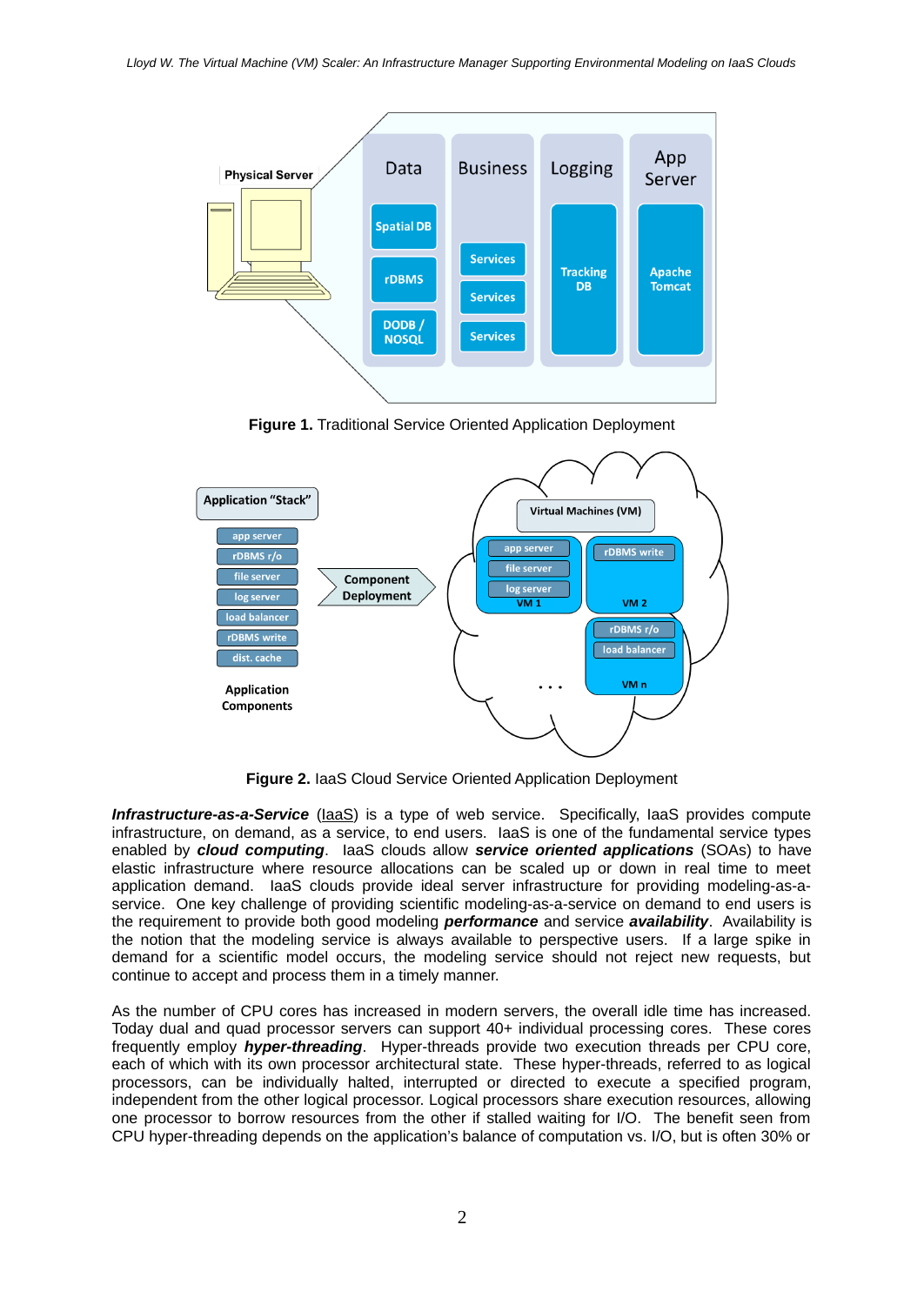better. Hyper-threading enables fast execution of many more model runs in parallel, enabling higher throughput than single threaded CPUs.

It has become difficult for a single operating system instance to fully utilize so many cores. To support service scalability, modern multi-core servers support server *virtualization*. Virtualization allows a single physical server to host many *virtual machines* (VMs). VMs are implemented using a software program known as the *hypervisor* which supports sharing the physical computer's processor(s), network and disk resources. Each virtual machine has its own operating system instance providing isolation. Server virtualization provides partitioning of server resources with the overall goal of increasing utilization. Increasing server utilization supports datacenter consolidation as redundant idle servers can be removed saving physical space and electricity. Popular virtualization hypervisors include kernel-based VMs (KVM), Xen, and the VMware ESX hypervisor. [Barham 2003] [Kivity 2007] [Camargos 2008].

Historically the components of multi-tier SOAs were deployed on one or more physical servers as in figure 1. In a cloud based setting, SOAs are now deployed across a set of virtual machine images (figure 2) instead of being consolidated on a single physical server. Multiple VM instances can be provisioned for each application tier using these virtual machine images enabling the application infrastructure to scale based on service demand.



**Figure 3.** VM-Scaler Cloud Abstraction

Environmental models can be deployed as web services to IaaS clouds using Amazon's public IaaS cloud Elastic Compute Cloud application programming interface (*EC2-API.*). The EC2-API enables programmatic management of IaaS clouds enabling dynamic management of the server infrastructure used to host model services [1]. The EC2 API is supported to varying degrees by most open source private clouds including: Apache CloudStack [Cloudstack 2013], Eucalyptus [Nurmi 2009], OpenNebula [OpenNebula 2014], and OpenStack [OpenStack 2013].

To support environmental modeling using IaaS Cloud application scaling and infrastructure management, we have developed the Virtual Machine Scaler (VM-Scaler), a REST/JSON-based web services application. VM-Scaler supports IaaS cloud infrastructure management for environment modeling as part of the US Department of Agriculture and Colorado State University's Cloud Services Innovation Platform (CSIP) [Lloyd et al. 2012]. VM-Scaler's support of model infrastructure scalability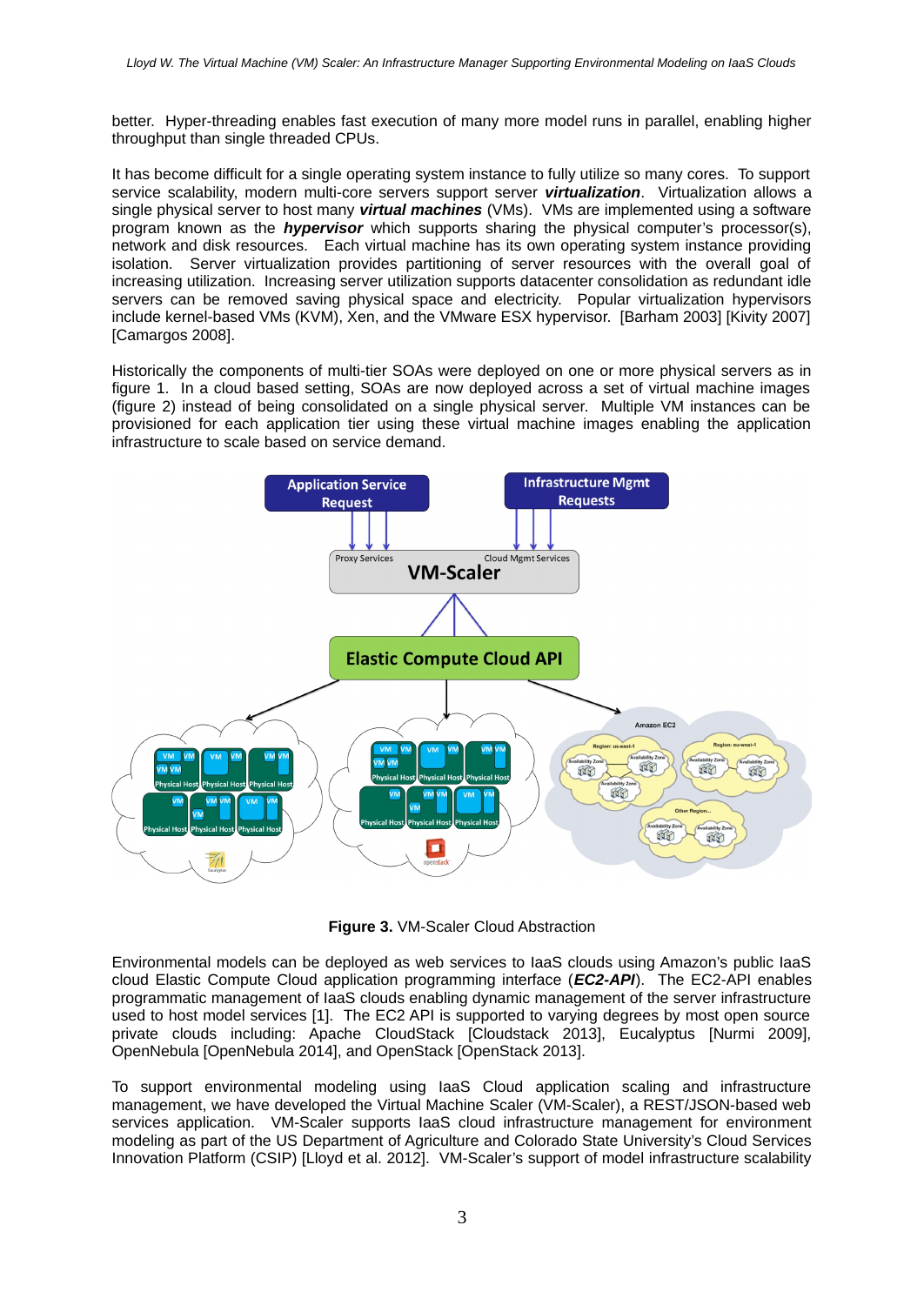for CSIP has been evaluated using the Revised Universal Soil Loss Equation – Version 2 (RUSLE2) [27], and the Wind Erosion Prediction System (WEPS) [28] as described in Lloyd (2014). RUSLE2 and WEPS are the US Department of Agriculture–Natural Resource Conservation Service standard models for soil erosion used by over 3,000 county level field offices across the United States. RUSLE2 and WEPS are used to provide soil erosion modeling services to end users. RUSLE2 contains both empirical and process-based science that predicts rill and interrill soil erosion by rainfall and runoff. RUSLE2 was developed primarily to guide natural resources conservation planning, inventory erosion rates, and estimate sediment delivery. The Wind Erosion Prediction System (WEPS) is a daily simulation model which outputs average soil loss and deposition values for selected areas and periods of time to predict soil erosion due to wind. WEPS consists of seven sub-models including: weather, crop growth, decomposition, hydrology, soil, erosion, and tillage.

CSIP provides a common Java-based framework for providing REST/JSON based modeling-as-aservice to end users. VM-Scaler harnesses the Amazon EC2 API to support scaling server infrastructure and management of the underlying clouds to enable modeling-as-a-service [Amazon EC2 API reference, 2014]. VM-Scaler currently supports Amazon EC2, and Eucalyptus versions 3.1 and 3.3. VM-Scaler provides cloud control while abstracting the underlying IaaS cloud and can be extended to support any EC2 compatible cloud (figure 3). VM-Scaler provides a platform for supporting scalable environmental model services and supports: (1) profiling resource requirements of modeling workloads, (2) experimentation with hot spot detection schemes, (3) investigation of VM management/placement approaches, and (4) development of custom model request scheduling/proxy services. The remainder of this paper describes features provided by VM-Scaler which help support environmental modeling services using public, private, and hybrid IaaS cloud resources.

#### **2. THE VIRTUAL MACHINE SCALER**

VM-Scaler is a REST/JSON Java-based web application installed to any web application container such as Apache Tomcat or Glassfish. VM-Scaler can be hosted by a virtual machine (VM) or physical machine (PM) having network connectivity to the managed cloud. Upon initialization VM-Scaler probes the host cloud and collects metadata including location and state information for all PMs (private clouds only) and VMs. An object model is constructed in memory to represent the state of the cloud. The Eucalyptus implementation also determines the Eucalyptus round-robin VM launch sequence to identify which node is expected to receive the next VM launch request. VM-Scaler service requests are formulated using JSON objects. Service specific JSON objects are used to describe meta-data for the requested operations. VM-Scaler is easily extensible to support new services as needed. Table 1 describes existing VM-Scaler services.

#### **2.1. Resource Utilization Data Collection**

An agent is installed to all infrastructure VMs and PMs (if accessible) to send resource utilization (RU) data to VM-Scaler at fixed intervals. The default interval is 15-seconds. The RU data collection agent is extensible and presently collects resource utilization statistics for (18) parameters as described in table 2. RU data is used to calculate resource use for: (1) the last 15-second interval, (2) the previous one minute average, and (3) a historical lifetime average. One minute averages are presently used to perform hot spot detection. (see section 2.4)

#### **2.2 Model Workload Resource Utilization Check-pointing**

VM-Scaler supports resource utilization checkpoint for environmental model workloads. Resource utilization check-pointing can be used to obtain the total resource utilization profile for a modelling workload. RU profiles can help determine the required machine resources to accomplish similar modeling workloads. RU profiles help quantify the heft or weight of modelling workloads in terms of the resource requirements needed to execute. RU profiles quantify resource usage for all eighteen resource utilization statistics described in table 2. Understanding the total CPU time, disk, and network I/O required for a batch of modelling is particularly useful if looking to schedule many similar model runs as is the case for calibration or monte carlo simulations.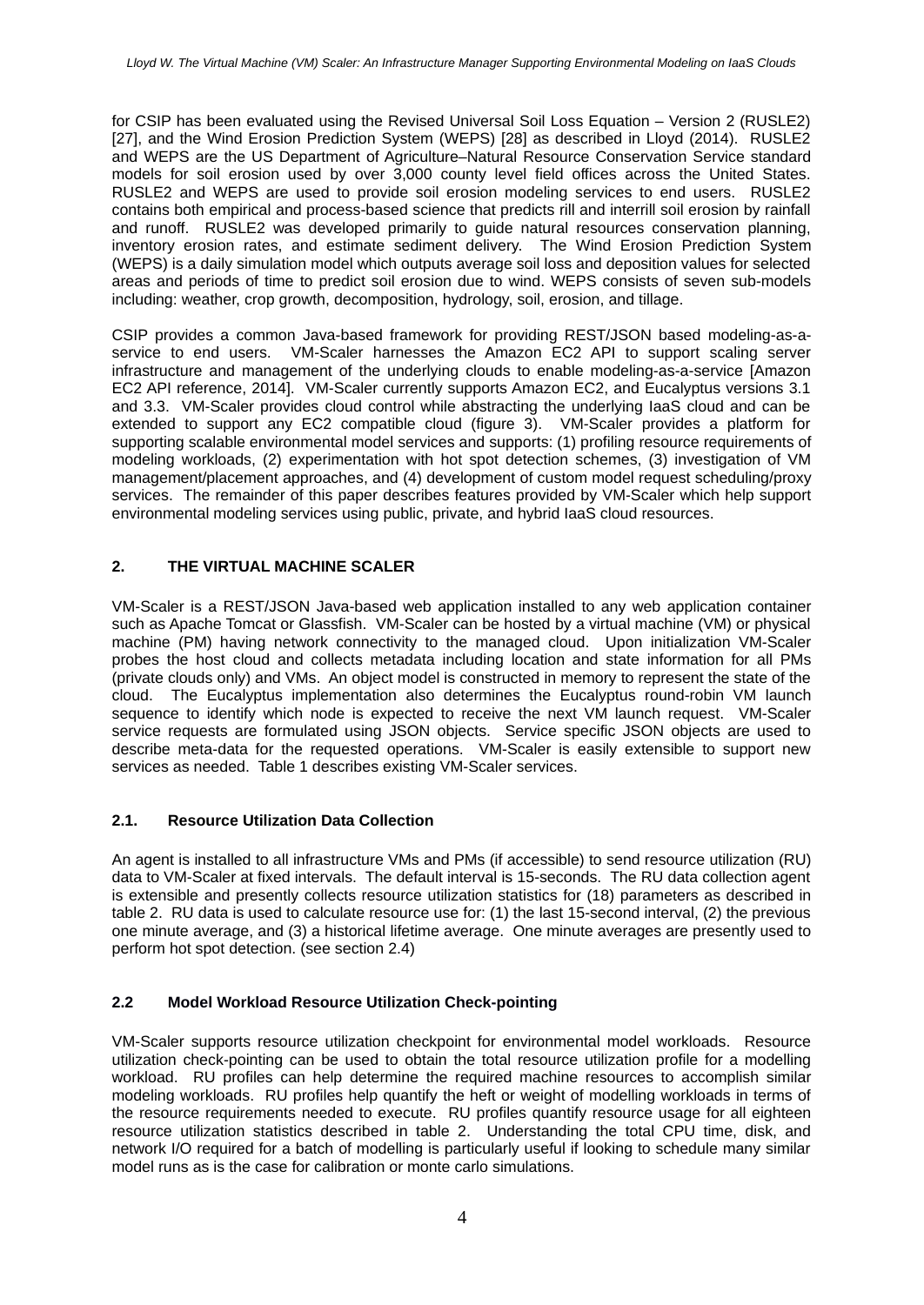| <b>Service Name</b>             | <b>Description</b>                              |
|---------------------------------|-------------------------------------------------|
| CheckCurrentActivity            | Reports if current modeling activity            |
| CreatePool                      | Creates pool for worker VMs                     |
| CurrentPM                       | Reports next PM in RR launch queue              |
| CyclePool                       | Resets and reconfigures worker VMs in pool      |
| <b>DescribePool</b>             | Describes a pool of worker VMs                  |
| DestroyPool                     | Destroys pool of worker VMs                     |
| GetAllPMRUData                  | Reports RU Data for all PMs                     |
| <b>GetAppBusyMetricRelation</b> | Provides BusyMetrics and performance data (CSV) |
| <b>GetBusyMetrics</b>           | Report of BusyMetric values for all PMs         |
| GetPMRUData                     | Report of PM resource utilization               |
| GetPMs                          | Provides list of PMs                            |
| GetR2AppBehavior                | Provides RU data for app being scaled (CSV)     |
| GetRUFromCheckpoint             | Provides RU data from checkpoint (CSV)          |
| <b>GetTestResults</b>           | Provides test results (CSV)                     |
| <b>GetVMBetweenLaunchTimes</b>  | Provides scaling idle times (CSV)               |
| GetVMLaunchTimes                | Provides VM average launch times (CSV)          |
| GetVMRUData                     | Report of VM resource utilization               |
| LaunchVM                        | Launches a VM at specified location             |
| LaunchVMSpot                    | Launches an Amazon spot VM instance             |
| PostConfig                      | Receives service configuration object           |
| PostTestResult                  | Updates test result in VM-Scaler                |
| PostVMRUData                    | Receives RU data from a PM/VM                   |
| PostVMs                         | Post JSON object describing VMs to VM-Scaler    |
| ScaleVM                         | Registers a VM to scale                         |
| SetRUCheckpoint                 | Creates RU checkpoint for future reporting      |
| SkipPMs                         | Skips a PM in RR launch queue                   |
| StopScale                       | Stops scaling a VM                              |
| TerminateVM                     | Terminates a VM, removes associate data         |

|     | <b>Statistic</b> | <b>Description</b>                                          |
|-----|------------------|-------------------------------------------------------------|
| P/V | CPU time         | CPU time in ms                                              |
| P/V | cpu usr          | CPU time in user mode in ms                                 |
| P/V | cpu krn          | CPU time in kernel mode in ms                               |
| P/V | cpu_idle         | CPU idle time in ms                                         |
| P/V | Contextsw        | Number of context switches                                  |
| P/V | cpu_io_wait      | CPU time waiting for I/O to complete                        |
| P/V | cpu_sint_time    | CPU time servicing soft interrupts                          |
| V   | Dsr              | Disk sector reads $(1 \text{ sector} = 512 \text{ bytes})$  |
| V   | <b>Dsreads</b>   | Number of completed disk reads                              |
| V   | Drm              | Number of adjacent disk reads merged                        |
| V   | Readtime         | Time in ms spent reading from disk                          |
| V   | Dsw              | Disk sector writes $(1 \text{ sector} = 512 \text{ bytes})$ |
| V   | <b>D</b> swrites | Number of completed disk writes                             |
| V   | Dwm              | Number of adjacent disk writes merged                       |
| V   | Writetime        | Time in ms spent writing to disk                            |
| P/V | Nbr              | Network bytes sent                                          |
| P/V | <b>Nbs</b>       | Network bytes received                                      |
| P/V | Loadavg          | Avg # of running processes in last 60 sec                   |

**Table 2.** Resource Utilization Statistics

**Table 1.** VM-Scaler Services

#### **2.3 Scaling Tasks**

VM-Scaler provides horizontal scaling of application infrastructure by increasing the allocated number of VMs to service a particular tier of a multi-tier SOA. When application hot spots are detected one or more VMs can be launched in parallel in response. A service request is issued to describe the requested scaling task using a JSON object. The JSON object identifies the base VM, the initial VM which provides implementation of a particular application tier. The JSON object includes a VM-type meta-data tag to identify VMs launched to support the tier. An image-id identifies which virtual machine image to launch in response to hot spots. The VM-size attribute specifies the size and type for new VMs, for example m1.xlarge, m2.4xlarge. An access key is included and also the host zone/region and the VM security group are identified.

Three additional configurable scaling parameters include: min\_time\_to\_scale\_again, min\_time\_to\_scale\_after\_failure, and max\_VM\_launch\_time. Min\_time\_to\_scale\_again provides a time buffer before scaling again, allowing time to consider the impact of recent resource additions. This parameter helps to eliminate the ping-pong effect described in [Kejariwal 2013] and is equivalent to Amazon Scaling Group cool-down periods [Auto Scaling Concepts 2013]. Max\_VM\_launch\_time provides a maximum time limit before terminating launches that appear to have stalled. This supports handling launch failures by reissuing stalled launch requests. Min\_time\_to\_scale\_after\_failure provides an alternate wait time when VM launch failures occur.

#### **2.4 Hot Spot Detection**

VM-Scaler supports both resource utilization threshold and application performance model-based hot spot detection. Threshold based scaling is triggered when resource utilization variables exceed configured thresholds. This application agnostic approach is reactive to current system conditions and supports experimentation because the hot spot detection scheme can remain constant while VM scheduling algorithms or the application being tested are changed. By default scaling thresholds can be specified for one-minute averages of: maximum CPU time, minimum CPU idle time, maximum number of context switches, and maximum load average. Application performance model hot spot detection uses trends in resource utilization to predict average model execution time. Predictions are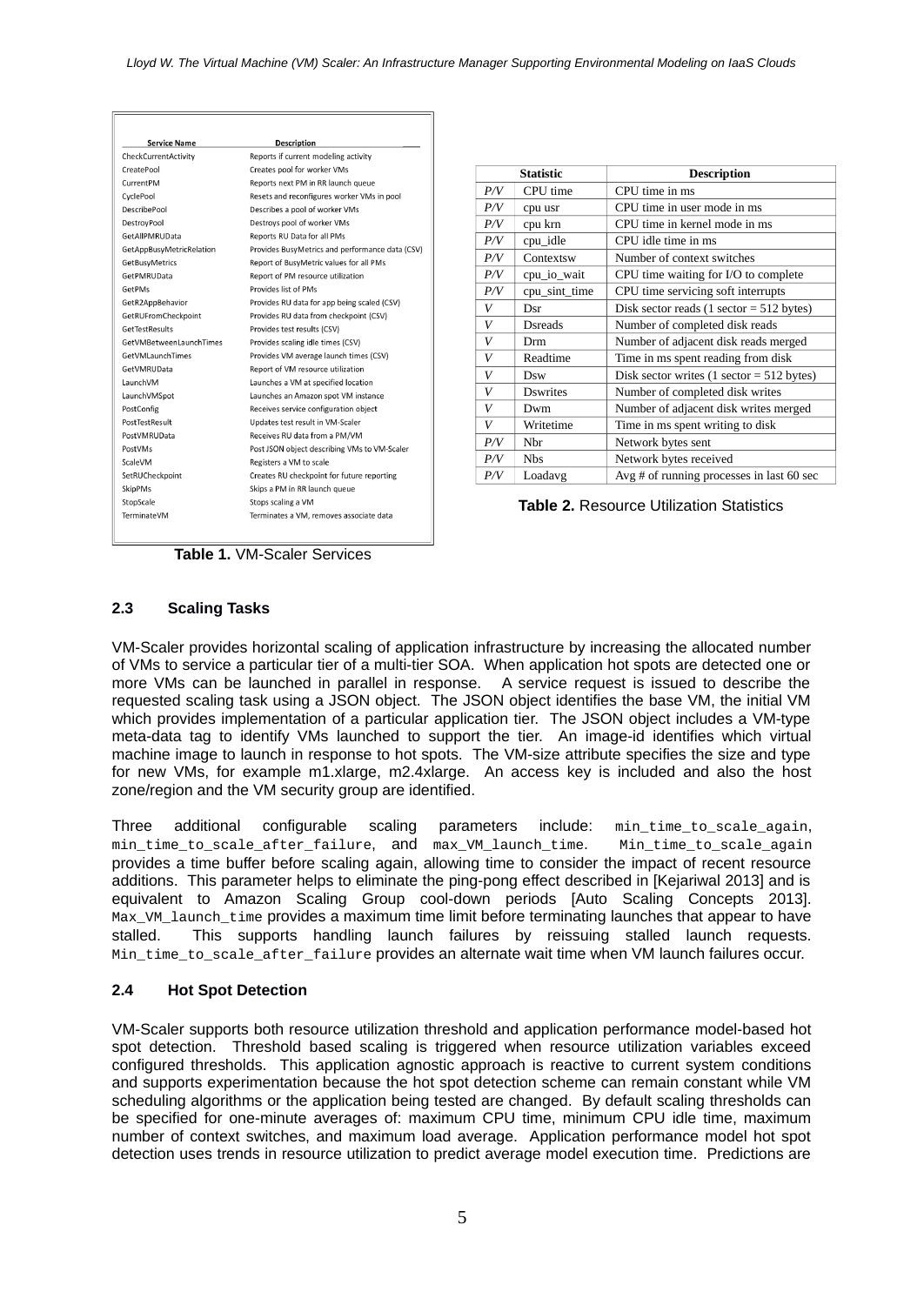made for average model execution time for 1, 2, and 3 time steps in the future where a time step is 15 seconds. Scaling thresholds trigger hot spot detection when future predicted model execution time exceeds set values.

#### **2.5 Least-Busy VM Placement**

For Eucalyptus private IaaS clouds, VM-Scaler supports controlling the placement of new VM's to specific physical hosts. New VM launches can specify a specific host, use the default host provided by Eucalyptus round-robin, or harness VM-Scaler's Least-Busy VM placement algorithm. VM placement to the Least-Busy physical machine is based on using our BusyMetric which aggregates total host resource utilization to determine the best candidates for hosting new VM's by quantifying host busyness [Lloyd 2014]. The busy metric double weights CPU time for environmental modelling since most models are CPU-bound in nature. Disk sector reads/writes, network bytes received/sent and host occupancy are also included in the Busy Metric calculation. Busyness is quantified relative to the observed maximum system value for each resource utilization measure. Maximums are determined through stress testing.

For example:

$$
cputime_{n} = \frac{cputime_{obs_{1\text{sec}}}}{cputime_{max_{1\text{sec}}}}
$$
(1)

Our Busy-Metric is expressed as:

$$
\frac{(2 \cdot \textit{cputime}_{n}) + \textit{dsr}_{n} + \textit{dsw}_{n} + \textit{nbr}_{n} + \textit{nbs}_{n} + (\frac{2 \cdot \textit{Hosted}_{\textit{VMs}}}{\textit{PM}_{\textit{cores}}})}{7}
$$
 (2)

Each additional VM hosted linearly increases the value of the Busy-Metric by:

$$
e^{(\ln PM_{cores}-1.2528)}
$$
\n(3)

The Busy-Metric provides an approach to rank available capacity of physical host machines. Our goal has been to develop a general metric which supports new VM placements based on quantifying the total shared load of private cloud host machines. Many variations of our busy metric are possible by using unique resource variable weights based on specific resource requirements of different environmental models.

#### **2.6 Model Request Job Scheduling**

VM-Scaler supports using the Busy-Metric described in section 2.4 to perform model run scheduling/proxy services. Incoming model requests can be routed to the Least-Busy VM. This provides an alternative to both round-robin load balancing and least-connection load balancing. Round-robin load balancing is supported using the HAProxy load balancer [HAProxy 2014], by evenly distributing model requests to the pool of modelling-engine VMs. Least-connection load balancing supported by HAProxy, distributes model requests by evenly balancing the number of active concurrent sessions at each modelling engine VM at any given time. VM-Scaler's Least-busy load balancing routes incoming model requests to run on the modelling engine VM with the most available resources as quantified using the Busy-Metric. Least-Busy job scheduling is a black-box job scheduler which does consider details of the model parameterization to perform the scheduling. Future work plans to investigate the development of white-box job schedulers which harness model parameterization details of incoming model requests to predict model resource and execution time requirements before execution. Harnessing predictions should improve model execution scheduling and reduce model execution times by minimizing server idle time during model workload execution which occurs between scheduled jobs that presently goes to waste.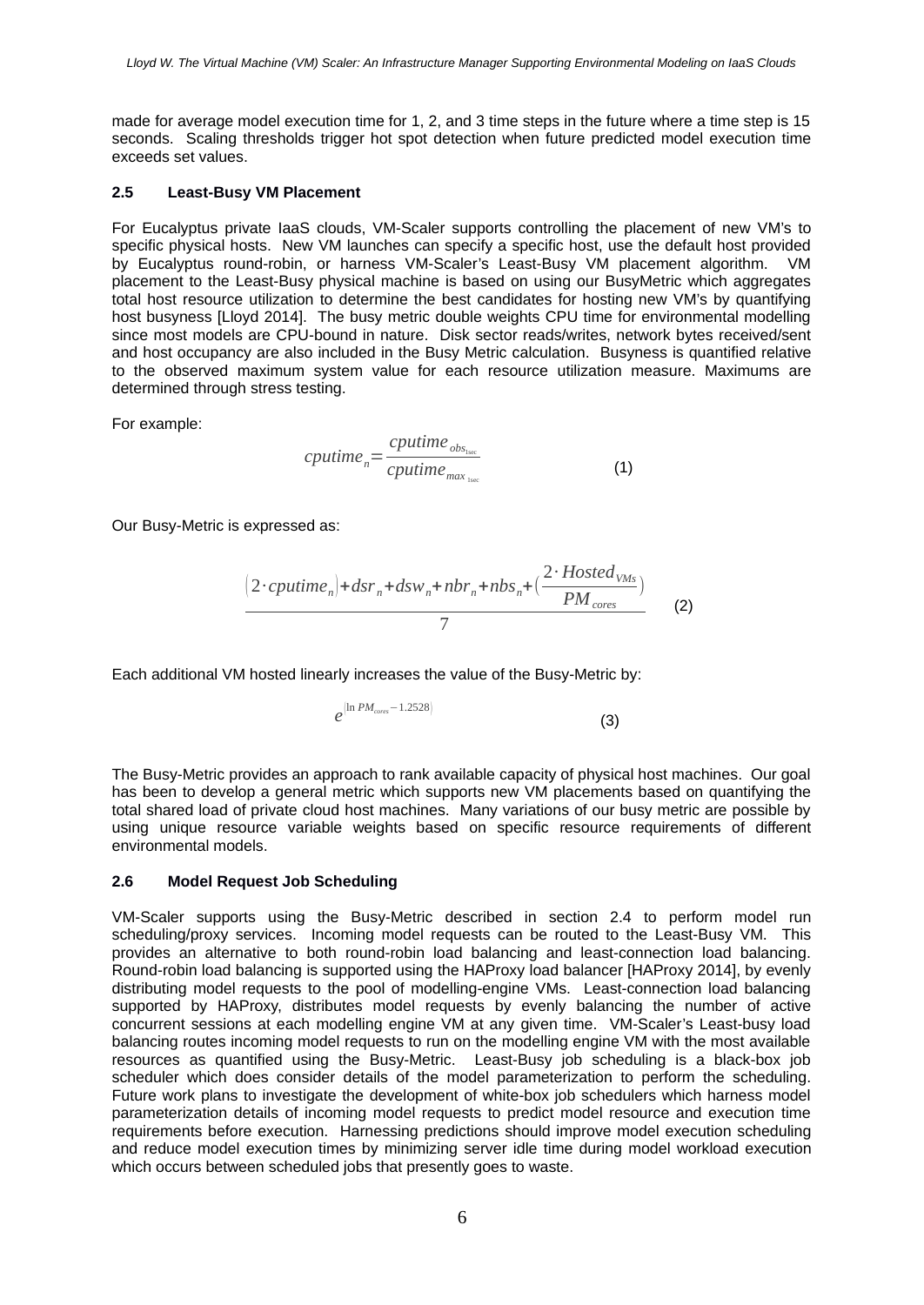#### **2.7 VM Pools**

VM-Scaler supports VM pools to support recycling VMs in cases when the *launch latency* time is high. For environmental modelling, VM launch latency is the time required to launch and initialize a new modelling engine VM before it is ready to perform model computations. Launch latency time varies based on the type and size of the VM image, as well as the host cloud and its underlying hardware. For example, on Amazon EC2, using faster VM types such as c3.xlarge generally enables more rapid VM launch and initialization times compared to slower instance types such as m1.large. Similarly, on a private cloud, VM instance types assigned more computational and memory resources typically initialize more rapidly. Launch latency will vary by cloud and the specifics of the VM being provisioned and should be benchmarked to establish baseline time requirements for dynamic scaling.

When dynamically scaling the modelling tier of an SOA it may be necessary to rapidly increase the number of worker VMs in response model demand. To support dynamic scaling when new VMs cannot be launched fast enough, VMs can be prelaunched and reserved for later use using VM-Scaler *VM pools*. Prelaunched VMs are referred to as spare VMs. A key cost / performance trade-off concerns identifying the number of spare VMs to allocate versus the supported magnitude of model service demand spikes. When too many spare VMs are provisioned hosting costs are high, but scalability performance is excellent. Conversely when too few spare VMs are provisioned the model service may become slow, unavailable, or **crash** in response to demand spikes.

VM pools help support the use of Amazon public cloud spot instances for environmental modeling. Amazon Spot instances are low-cost VMs which are billed at a fluctuating auction price rather than the standard going rate. Prices may be as low as 1/8 to 1/9 the cost of full dedicated instances with the caveat being these instances may terminate at any instant when the bid price is exceeded due to heavy demand. Amazon spot instances have very long launch latency times since two separate Amazon EC2 operations are required to provision a VM. An initial call places a spot market bid, and if the bid is successful a VM launch operation occurs. For CSIP, launch latency times of 4-5 minutes per VM is not unusual. With such long launch latency times dynamic scaling using amazon spot instances is generally not practical without prelaunching VMs.

VM pools also support reusing VM instances for dynamic scaling in lieu of Amazon's billing model. Amazon bills hourly for VM usage. Even if a VM is only needed for 1 minute, the user is charged for an entire hour. For dynamic scaling it is useful then to recapture idle VMs for the duration of the billing cycle in case there is a future opportunity for use.

#### **3. SUMMARY AND CONCLUSIONS**

By harnessing infrastructure-as-a-service cloud computing, server infrastructure supporting environmental model services can dynamically scale based on user demand to deliver: (1) high availability, (2) high throughput (requests/second) and (3) fast model execution times.

In this paper we have presented the VM-Scaler, a cloud agnostic autonomic resource manager which supports infrastructure management for multi-tier service oriented applications. VM-Scaler supports dynamic infrastructure scaling for both new and legacy environmental models supporting their deployment as web-based model services enabling model computation "as-a-service", on demand, for users. VM-Scaler supports model service scalability on both private and public clouds by providing key features including: resource utilization data collection, model workload resource utilization checkpointing, dynamic scaling tasks, hot spot detection, Least-Busy VM placement, Job Scheduling, and VM pools. VM-Scaler supports many features in-gratis which are typically pay-for-use infrastructure services in public clouds including resource utilization data collection and dynamic scaling. The utility of VM-Scaler has been demonstrated in support of the USDA's Cloud Services Innovation Platform (CSIP) and development remains ongoing.